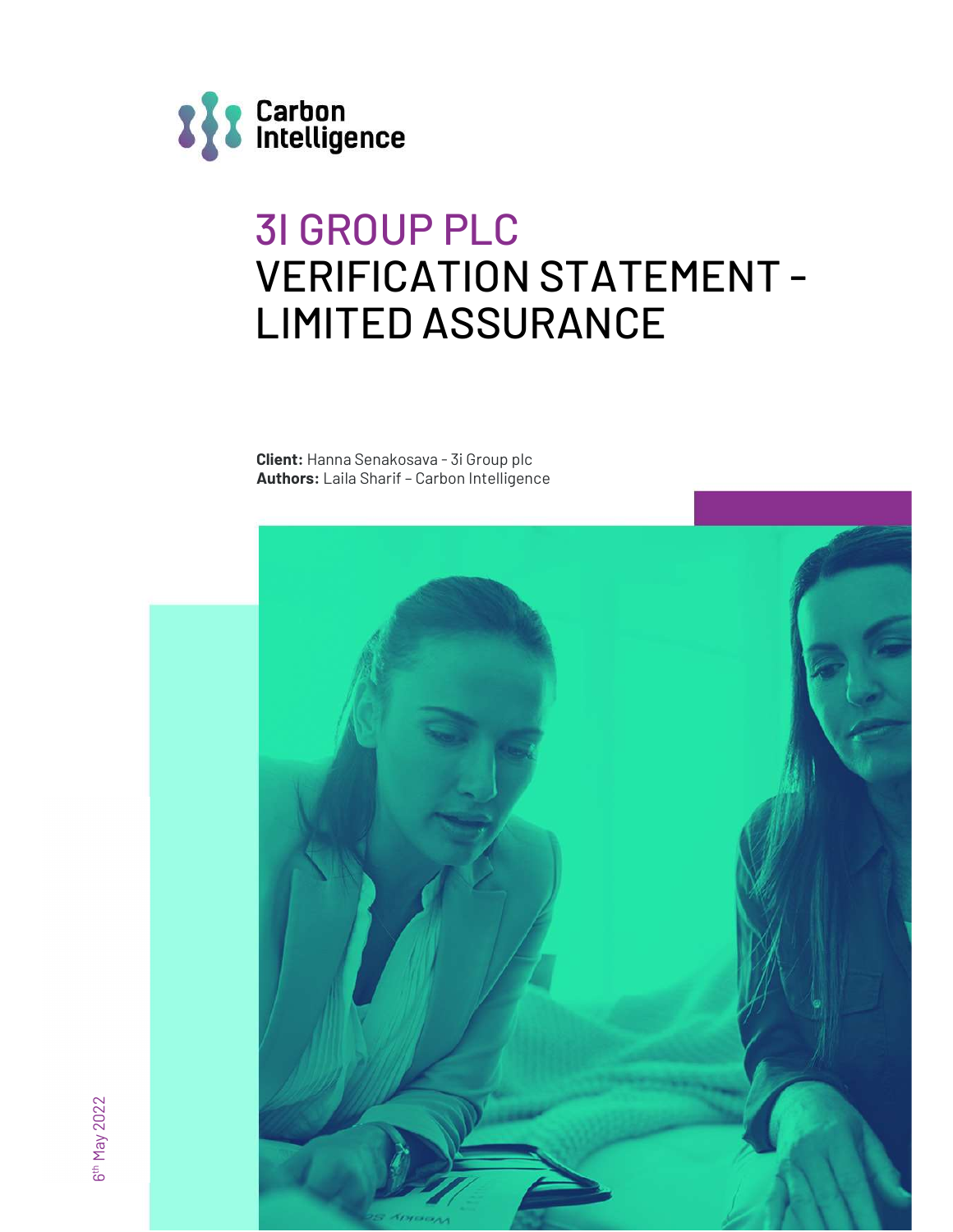#### Date: **Contents** 6th May 2022 **Client:** Hanna Senakosava, 3i Group plc Authors: Laila Sharif, Carbon Intelligence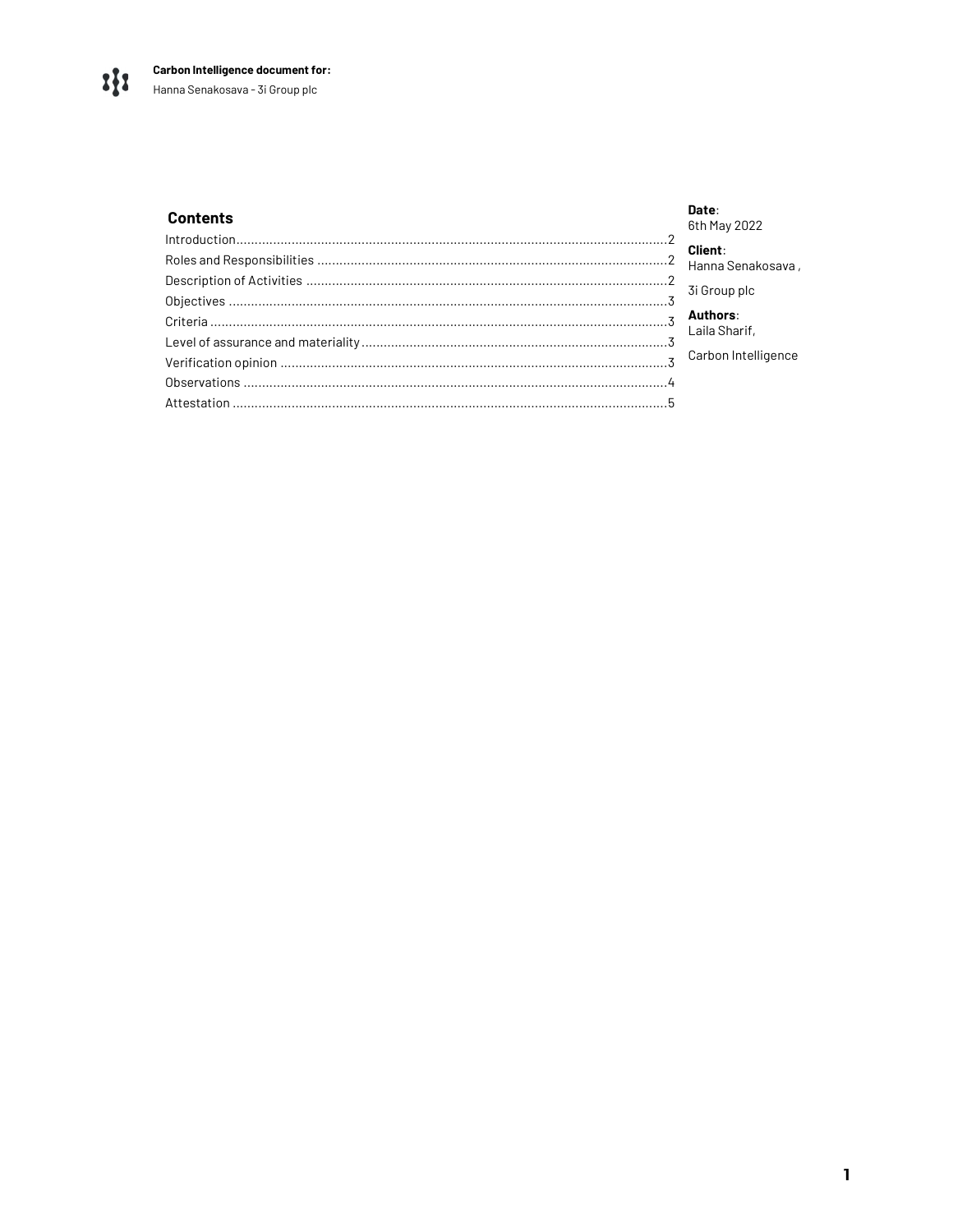### INTRODUCTION

Carbon Intelligence Energy Services Ltd (Carbon Intelligence) has been contracted by 3i Group plc of 16 Palace St, Westminster, London, SW1E 5JD for the independent third-party verification of direct and indirect carbon dioxide equivalent emissions (CO2e) as provided in the 2021/22 company annual report and accounts and 2022 CDP disclosure to a limited level of assurance. This verification exercise has been performed to the ISO 14064-3 standard.

#### DECLARATION OF INDEPENDENCE

No member of the verification team has a business relationship with 3i Group plc, its directors or managers beyond that required of this assignment. We conducted this verification independently and to our knowledge there has been no conflict of interest.

#### ROLES AND RESPONSIBILITIES

The management of 3i Group plc is responsible for the organisation's GHG information system, the development and maintenance of records and reporting procedures in accordance with that system, including the calculation and determination of GHG emissions information.

It is Carbon Intelligence's responsibility to express an independent GHG verification opinion on the emissions as provided in 3i Group plc's 2021/22 Annual Report for the period 1<sup>st</sup> April 2021 - 31<sup>st</sup> March 2022.

#### DESCRIPTION OF ACTIVITIES

The operational boundary being considered for this exercise is defined as the following emission sources:

- Scope 1 (Direct) Emissions arising from the combustion of gaseous fuels and liquid fuels.
- Scope 2 (Energy Indirect) Emissions arising from purchased electricity.
- Scope 3 (Indirect) Emissions arising from business travel (including air, rail and taxi travel and hotel stay), commuter travel (including work from home), waste disposal, transmission and distribution of electricity, well-to-tank of fuels, the supply and treatment of water and purchased goods & services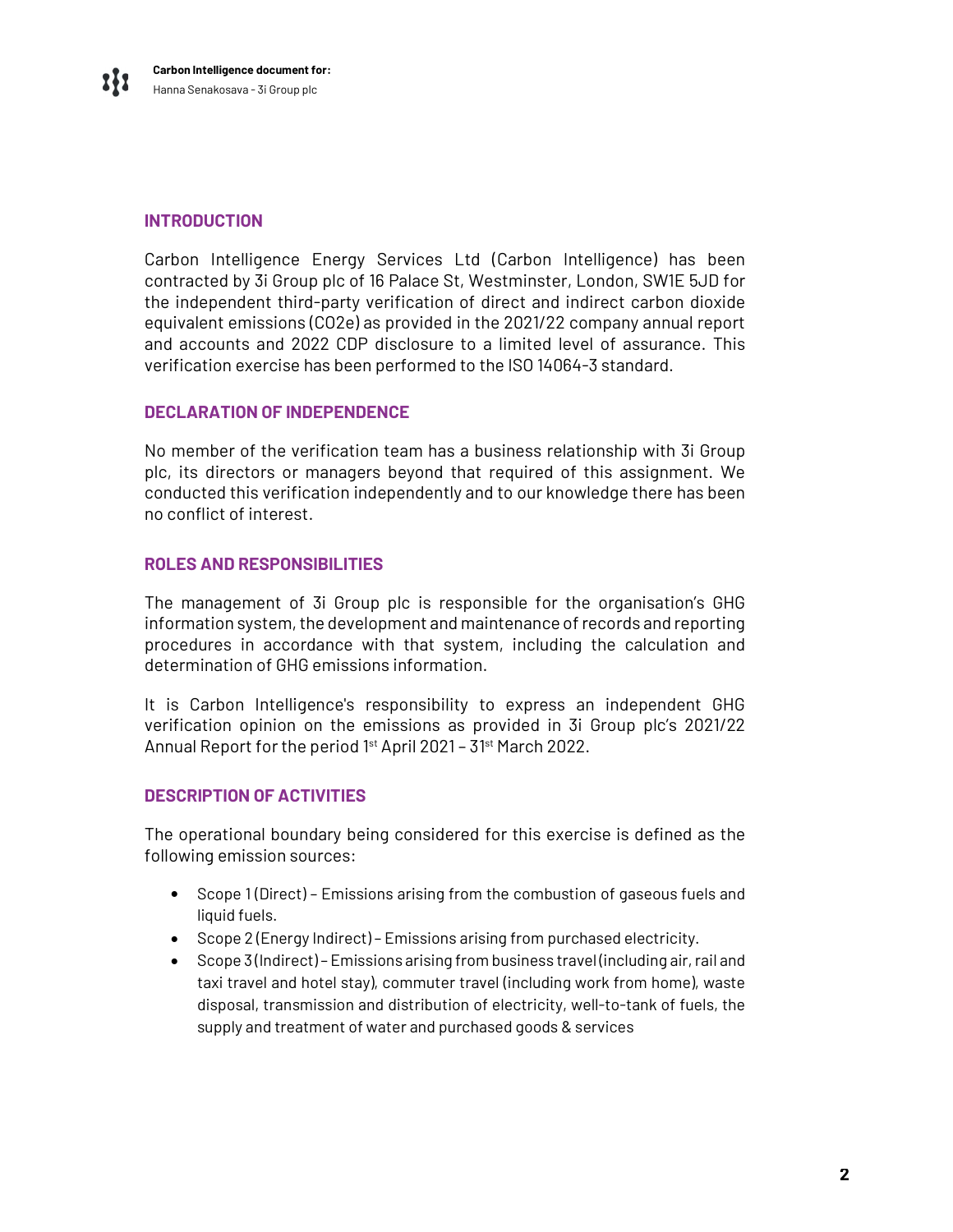### **OBJECTIVES**

The objectives of this verification exercise were, by review of objective evidence, to confirm whether any evidence existed that the GHG emissions as declared in the organisation's GHG assertion were: accurate, complete, consistent, transparent and free of material error or omission in accordance with the criteria outlined below.

#### **CRITERIA**

Criteria against which the verification assessment was undertaken:

- I. Reference calculation methodologies:
	- i. Scope 1 & 2 emissions World Resources Institute/World Business Council for Sustainable Development Greenhouse Gas Protocol: A Corporate Accounting and Reporting Standard, Revised Edition (the GHG Protocol)
	- ii. Scope 3 emissions World Resources Institute/World Business Council for Sustainable Development Greenhouse Gas Protocol: Corporate Value Chain (Scope 3)

#### LEVEL OF ASSURANCE AND MATERIALITY

The chosen level of assurance must reflect the needs of intended users of the GHG assertion as well as the relative degree of confidence required by Carbon Intelligence in order to provide our conclusions.

Carbon Intelligence and 3i Group plc agreed that a limited level of assurance will be applied during this verification exercise. For this level of assurance, Carbon Intelligence provides a limited assurance statement asserting that there is no evidence that an emissions report is not materially correct.

Through both qualitative and quantitative consideration, it was agreed that the Carbon Intelligence verification team shall establish a materiality threshold of 5% at the gross organisational level for this exercise.

#### VERIFICATION OPINION

We planned and performed our work to obtain the information, explanations and evidence that we considered necessary to provide a limited level of assurance based on the process and procedures conducted.

 We conducted our verification of 3i Group plc's GHG assertion, which included assessment of the company GHG information system and monitoring and reporting methodology. This assessment included the collection of evidence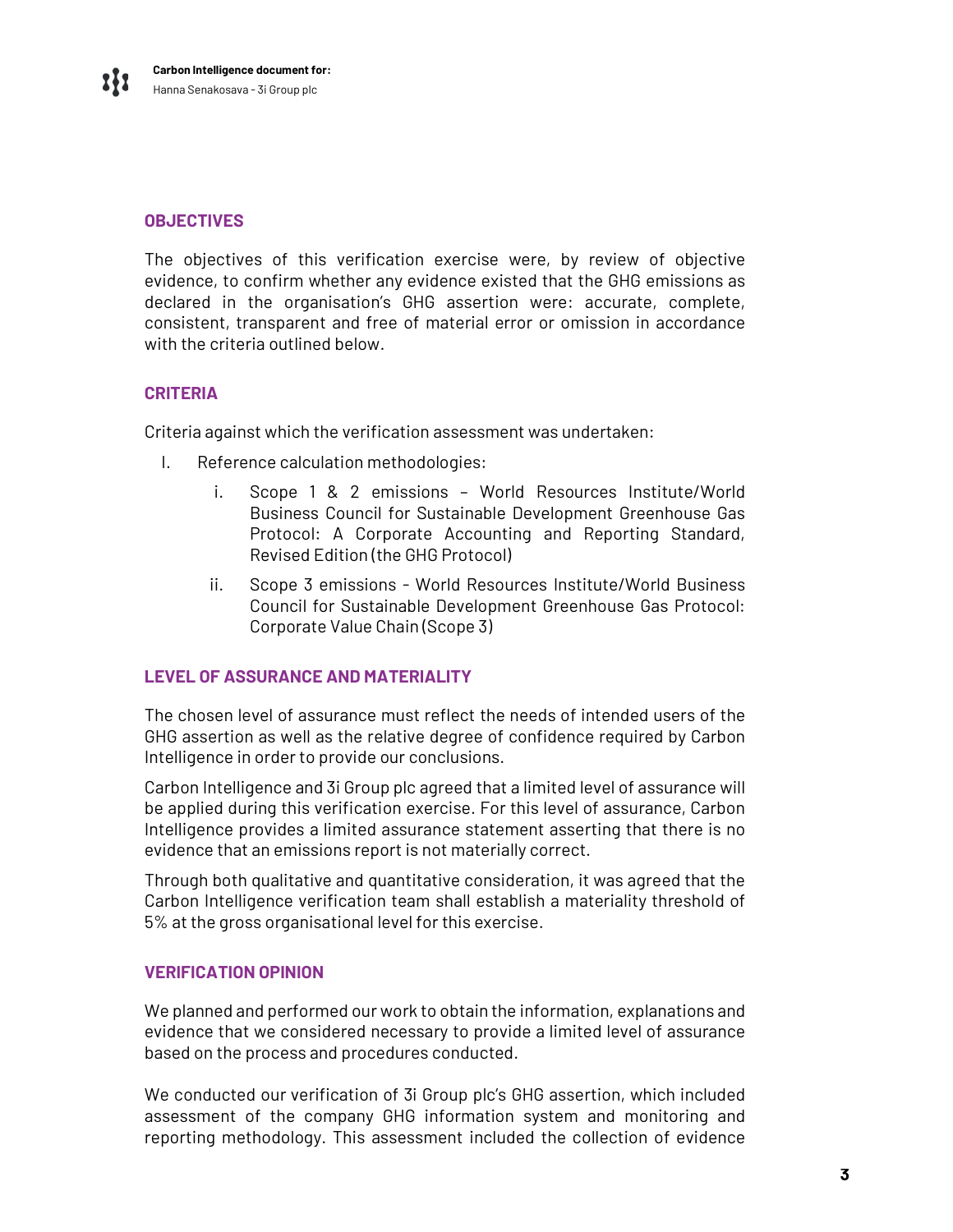supporting the reported data and multiple checks relative to the provisions of the legislation, reporting standard and calculation methodologies referenced in the verification criteria. This statement shall be interpreted with the GHG assertion of 3i Group plc as a whole.

Carbon Intelligence's approach is risk-based, drawing on an understanding of the risks associated with calculating GHG emission information and the controls in place to mitigate these risks. Our examination included assessment, on a limited sample basis, of evidence relevant to the reporting of emission information.

Based on the data and information provided by 3i Group plc and the processes and procedures conducted, Carbon Intelligence concludes with limited assurance there is no evidence that the GHG assertion:

- is not materially correct,
- is not a fair representation of the GHG emissions data and information, and
- is not prepared in accordance with the criteria listed above.

It is our opinion that 3i Group plc has established sufficient systems for the collection, aggregation and analysis of quantitative data for determination of these GHG emissions for the stated period and boundaries.

The GHG information for the period 01/04/2021 – 31/03/2022 is verified by Carbon Intelligence to a limited level of assurance, consistent with the agreed verification scope, objectives and criteria. 100% of emissions by scope are verified as:

|                  | Reporting Period: 01/04/2021 - 31/03/2022 |                            |                   |
|------------------|-------------------------------------------|----------------------------|-------------------|
| Scope 1          | <b>Scope 2 (location-</b><br>based)       | Scope 2 (market-<br>based) | Scope 3           |
| Reported         |                                           |                            | Reported          |
| Emissions:       | <b>Reported Emissions:</b>                | <b>Reported Emissions:</b> | Emissions:        |
| $167.8$ t $CO2e$ | 321.0 tCO <sub>2</sub> e                  | $102.1$ t $CO2e$           | $3,010.3$ t $CO2$ |

#### **OBSERVATIONS**

- Based on our work, Carbon Intelligence considers that material GHG sources are appropriately identified and reported on.
- 3i should consider improvements of data collection processes to increase overall reporting efficiency.
- All material errors in reported data identified during the verification process have been duly corrected.